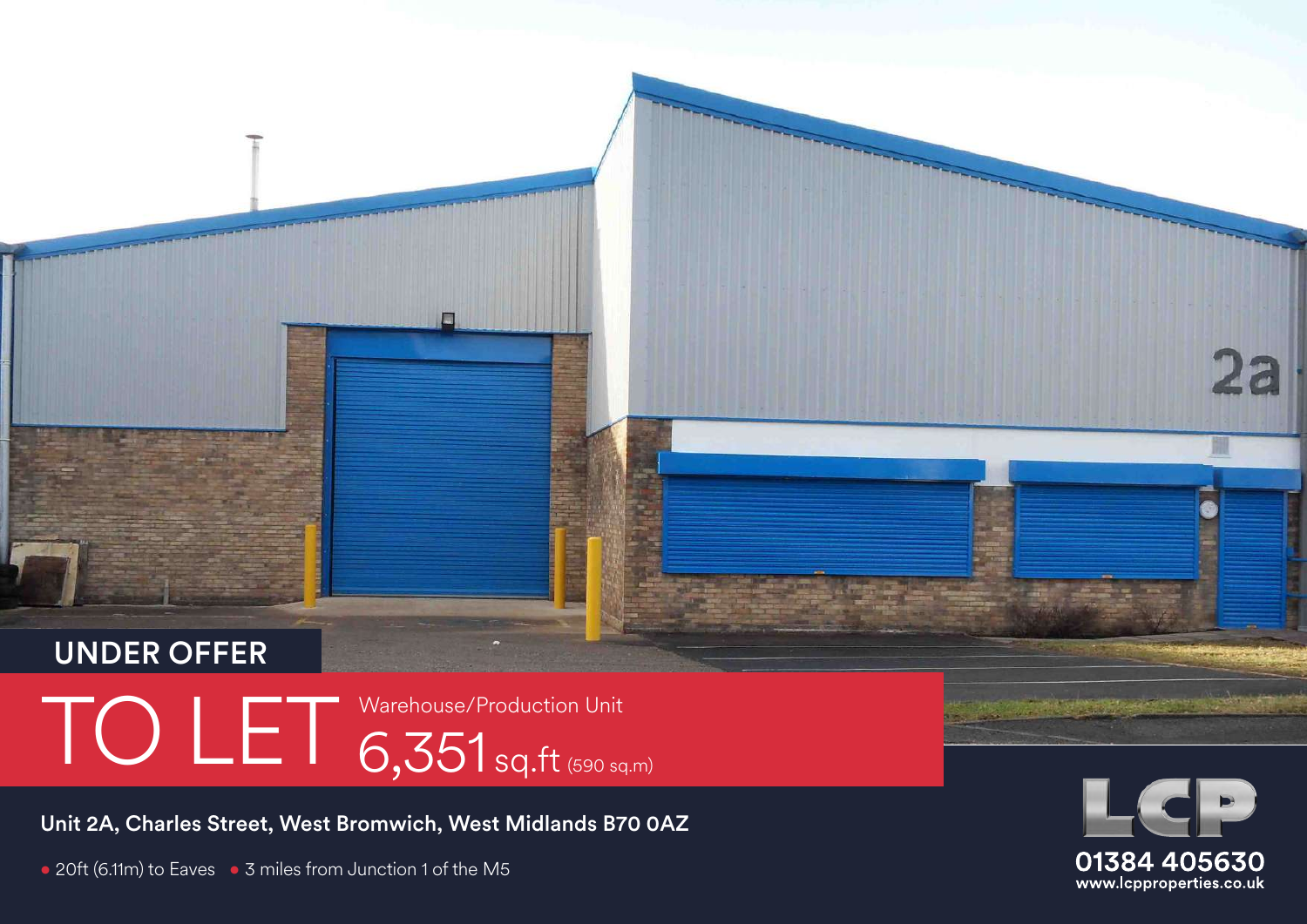# Unit 2A, Charles Street, West Bromwich, West Midlands B70 0AZ \*Indicative of interior